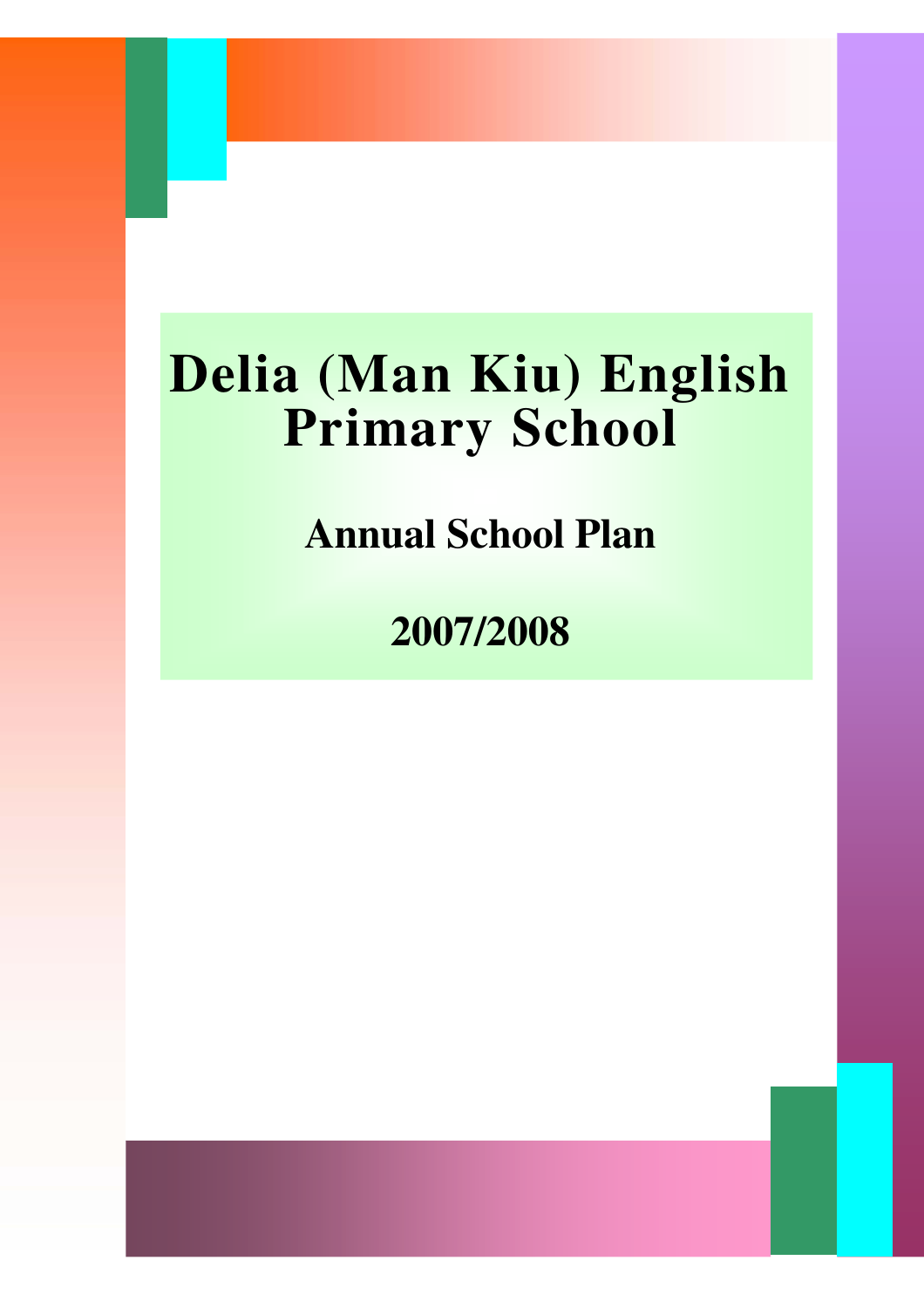## **Delia (Man Kiu) English Primary School**



School Vision & Mission

#### **Vision and Mission:**

- We envision Delia (Man Kiu) English Primary School to become "**OUR HOME**". Of which, students are **O**pen-minded, strive to **U**nderstand people of different cultures and places with mutual **R**espect. Thereafter, achieving a society of **H**armony is Broadwayers' **O**bligation by fulfilling the virtues of **M**orality and **E**quality.
- The school devotes to actualize the vision in accordance with the spirit of school motto "Harmony in Diversity". The school is committed to cater appropriate education for students with diverse needs in knowledge, skills and attitude, despite their ethnicities, beliefs and socioeconomic background.

#### 抱負與使命:

- 「大家庭」是地利亞(閩僑)英文小學的辦學抱負,旨在培育學生以開放及互相尊重的態 度去了解並欣賞不同文化與地域的人。從而以責任感、道德心和平等觀來創造和諧社 會。
- 學校本著「和而不同」的校訓精神,致力實現「大家庭」的辦學抱負。不論種族、信仰 和貧富,學校積極針對學生在知識、技能與人格等不同學習需要、為他們提供適切的培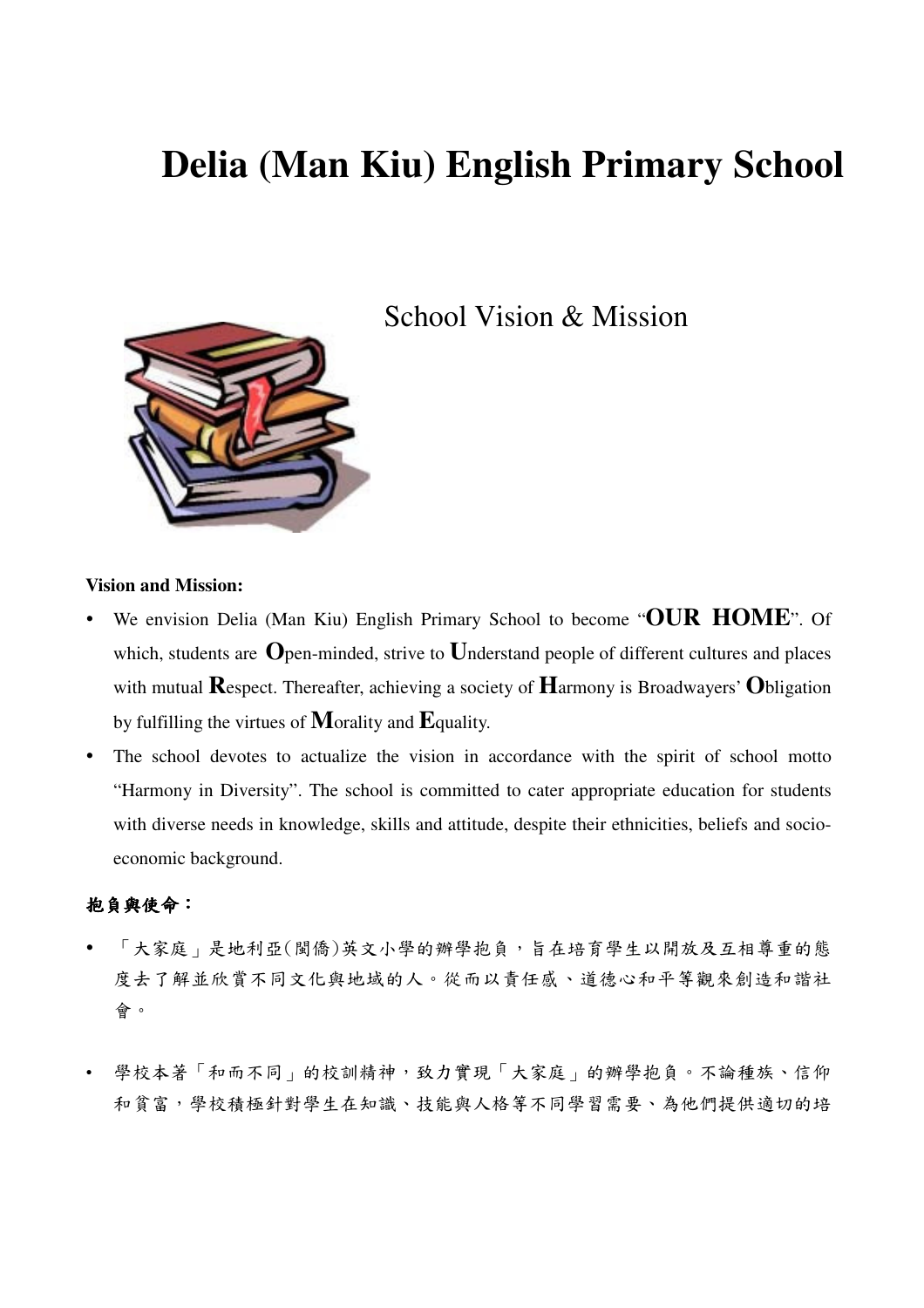# **Delia (Man Kiu) English Primary School Annual School Plan**

### **2007/2008**

#### **Contents**

### **Major Concerns (in order of priority) Page**

- **1.** Having a teaching team of Life Long Learners
- **2.** Developing school-based curriculum
- **3.** Enhancing students' self management ability and parent-school collaboration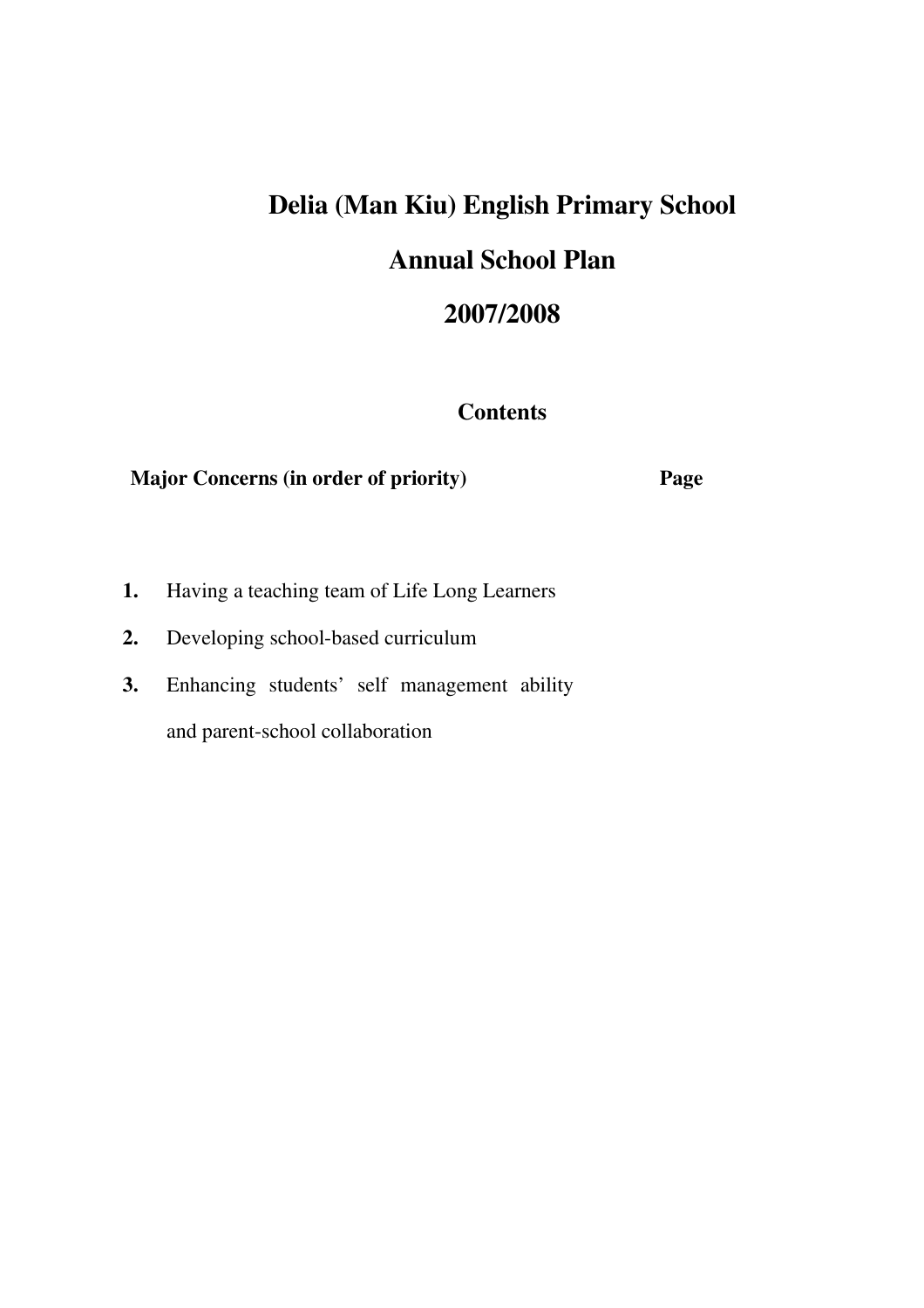### **1. Major Concern: Having a teaching team of life long learners**

| Intended                | Strategies/          | Time    | <b>Success Criteria</b> | Methods of             | People      | <b>Resources Required</b> |
|-------------------------|----------------------|---------|-------------------------|------------------------|-------------|---------------------------|
| <b>Outcomes/Targets</b> | <b>Tasks</b>         | Scale   |                         | Evaluation             | Responsible |                           |
| Teachers present        | Encourage teachers   | In the  | In this year, all       | • School CPD record    | Chan KP     | 4000                      |
| themselves as           | to attend structured | school  | teachers reach          | of teachers            |             |                           |
| role model of           | and unstructured     | year    | 50 CPD hours            | • Establishment of     |             |                           |
| Life-Long               | training             | 2007/08 |                         | Teacher                |             |                           |
| Learners                |                      |         |                         | Development Fund       |             |                           |
|                         | Invite scholars to   |         | Teachers feel           | • Teachers'            | Chan KP     | 4000                      |
|                         | organize staff       |         | the activities          | questionnaire          |             |                           |
|                         | development          |         | useful                  | concerning the         |             |                           |
|                         | activities           |         |                         | activities             |             |                           |
|                         | Organize sharing     |         | <b>Teachers</b>         | • Observation          | Leung YM    |                           |
|                         | sessions among       |         | express freely          | • Teachers' self       |             |                           |
|                         | teachers             |         | and share               | evaluation             |             |                           |
|                         |                      |         | openly in               |                        |             |                           |
|                         |                      |         | regular monthly         |                        |             |                           |
|                         |                      |         | sharing sessions        |                        |             |                           |
|                         |                      |         | in school               |                        |             |                           |
|                         | Organize peer        |         | <b>Teachers</b>         | • Peer observation     | Leung YM    |                           |
|                         | observation among    |         | voluntarily             | record                 |             |                           |
|                         | teachers             |         | organize peer           | • Teachers'            |             |                           |
|                         |                      |         | observations            | questionnaire results  |             |                           |
|                         | Share with through-  |         | Teachers are            | • Observation          | Chan KP     |                           |
|                         | train secondary      |         | involving in            | • Teachers' evaluation |             |                           |
|                         | school               |         | regular sharing         |                        |             |                           |
|                         |                      |         | sessions                |                        |             |                           |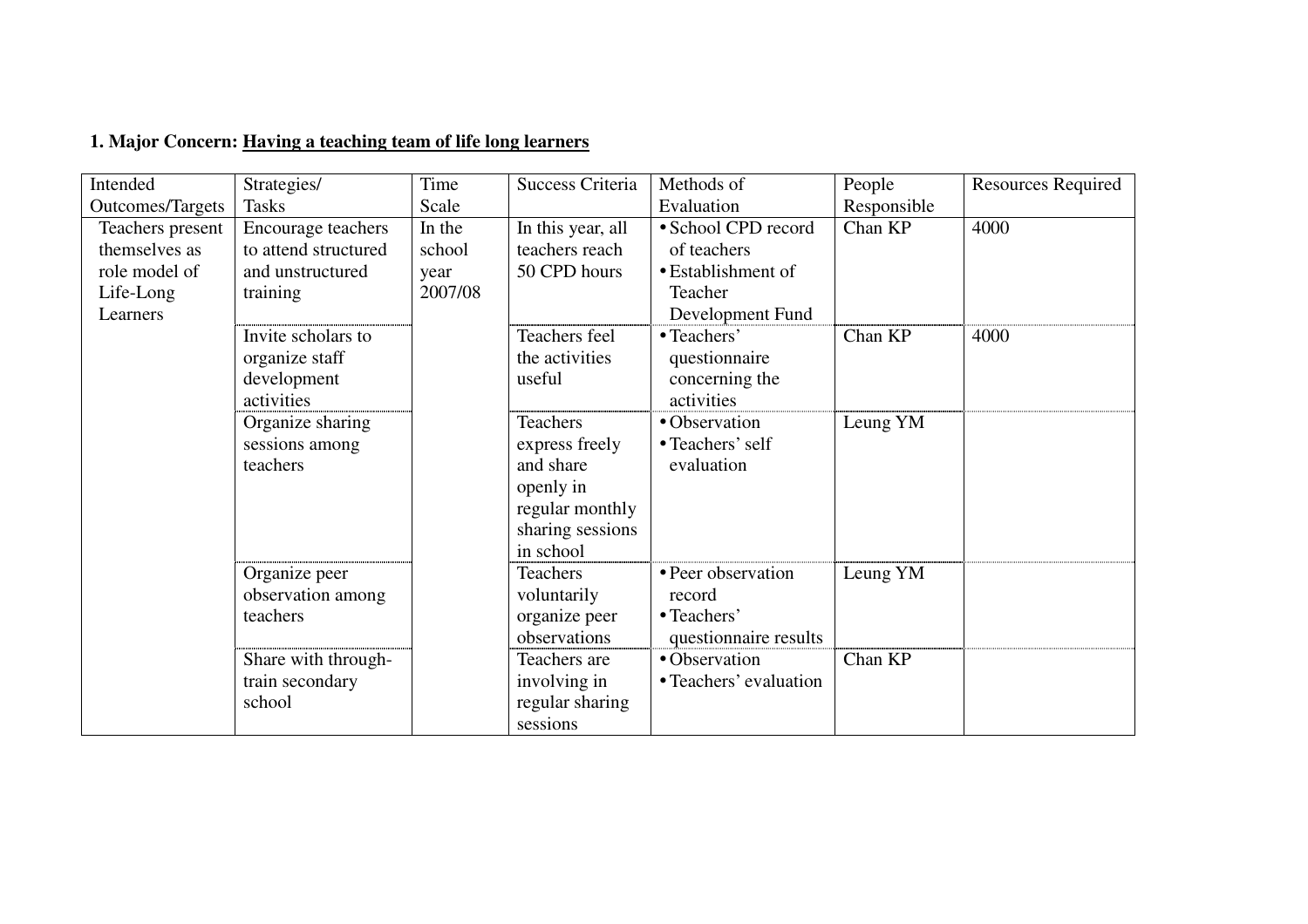### 2. Major Concern: Developing school-based curriculum

| Intended                | Strategies/                | Time    | <b>Success</b>  | Methods of          | People      | Resources Required |
|-------------------------|----------------------------|---------|-----------------|---------------------|-------------|--------------------|
| <b>Outcomes/Targets</b> | <b>Tasks</b>               | Scale   | Criteria        | Evaluation          | Responsible |                    |
| Promote                 | Collaborate with $HKU -$   | In the  | <b>Students</b> | Built-in evaluation | Leung YM    |                    |
| assessment for          | Primary English            | school  | eagerly         | in the scheme       |             |                    |
| learning                | Assessment for Learning    | year    | participate     |                     |             |                    |
|                         | <b>Scheme PEAL</b>         | 2007/08 | in the          |                     |             |                    |
|                         |                            |         | scheme          |                     |             |                    |
| Develop 'One life       | Encourage students to take |         | Students        | School record       | Cheung KW   | 15000              |
| one sport/art'          | part in sport and art      |         | enjoy the       | Observation         |             |                    |
| scheme for life-        | activities                 |         | activities      |                     |             |                    |
| long learning           |                            |         | they join       |                     |             |                    |